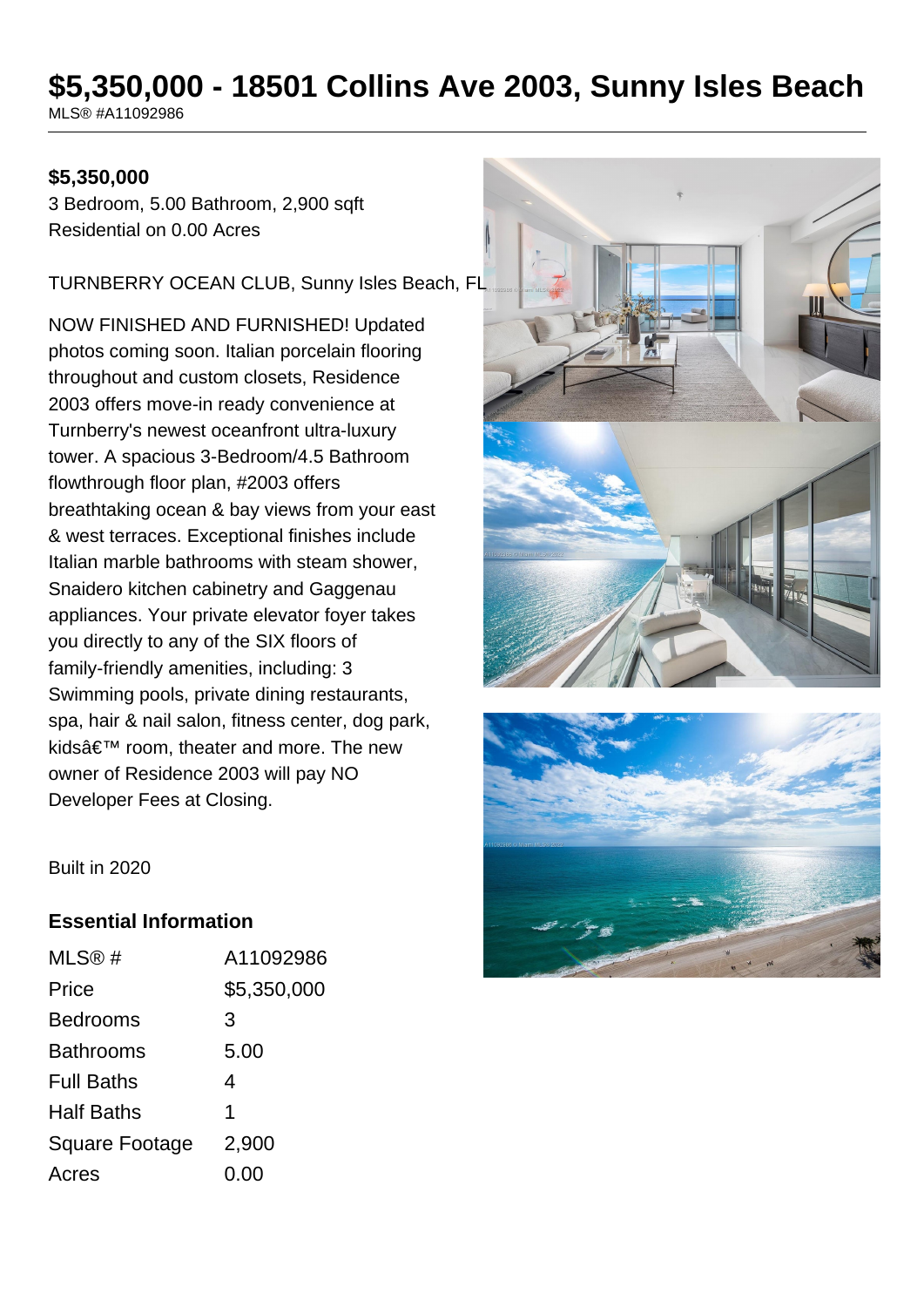| <b>Year Built</b> | 2020                         |
|-------------------|------------------------------|
| <b>Type</b>       | <b>Residential</b>           |
| Sub-Type          | Condominium                  |
| <b>Style</b>      | <b>High Rise</b>             |
| <b>Status</b>     | <b>Active Under Contract</b> |
| Office            | Mariana Shulga, LLC.         |

## **Community Information**

| Address      | 18501 Collins Ave 2003      |
|--------------|-----------------------------|
| Area         | 22                          |
| Subdivision  | <b>TURNBERRY OCEAN CLUB</b> |
| City         | <b>Sunny Isles Beach</b>    |
| County       | Miami-Dade County           |
| <b>State</b> | FL                          |
| Zip Code     | 33160                       |

## **Amenities**

| Amenities        | Business Center, Fitness Center, Playground, Pool, Spa/Hot Tub, Trash,<br>Elevator(s) |
|------------------|---------------------------------------------------------------------------------------|
| <b>Utilities</b> | Cable Available                                                                       |
| Parking          | Two or More Spaces, Valet                                                             |
| # of Garages     | 2                                                                                     |
| View             | Intercoastal, Ocean                                                                   |
| Is Waterfront    | Yes                                                                                   |
| Waterfront       | Ocean Front                                                                           |
|                  |                                                                                       |

### **Interior**

| <b>Interior</b> | Ceramic Tile, Other, Tile                                    |
|-----------------|--------------------------------------------------------------|
| Appliances      | Dryer, Dishwasher, Disposal, Microwave, Refrigerator, Washer |
| Heating         | Central                                                      |
| Cooling         | <b>Central Air</b>                                           |

### **Exterior**

|                | Exterior Features Balcony, Barbecue, Security/High Impact Doors |
|----------------|-----------------------------------------------------------------|
| <b>Windows</b> | Impact Glass                                                    |
| Construction   | <b>Block</b>                                                    |

## **Additional Information**

Date Listed September 2nd, 2021